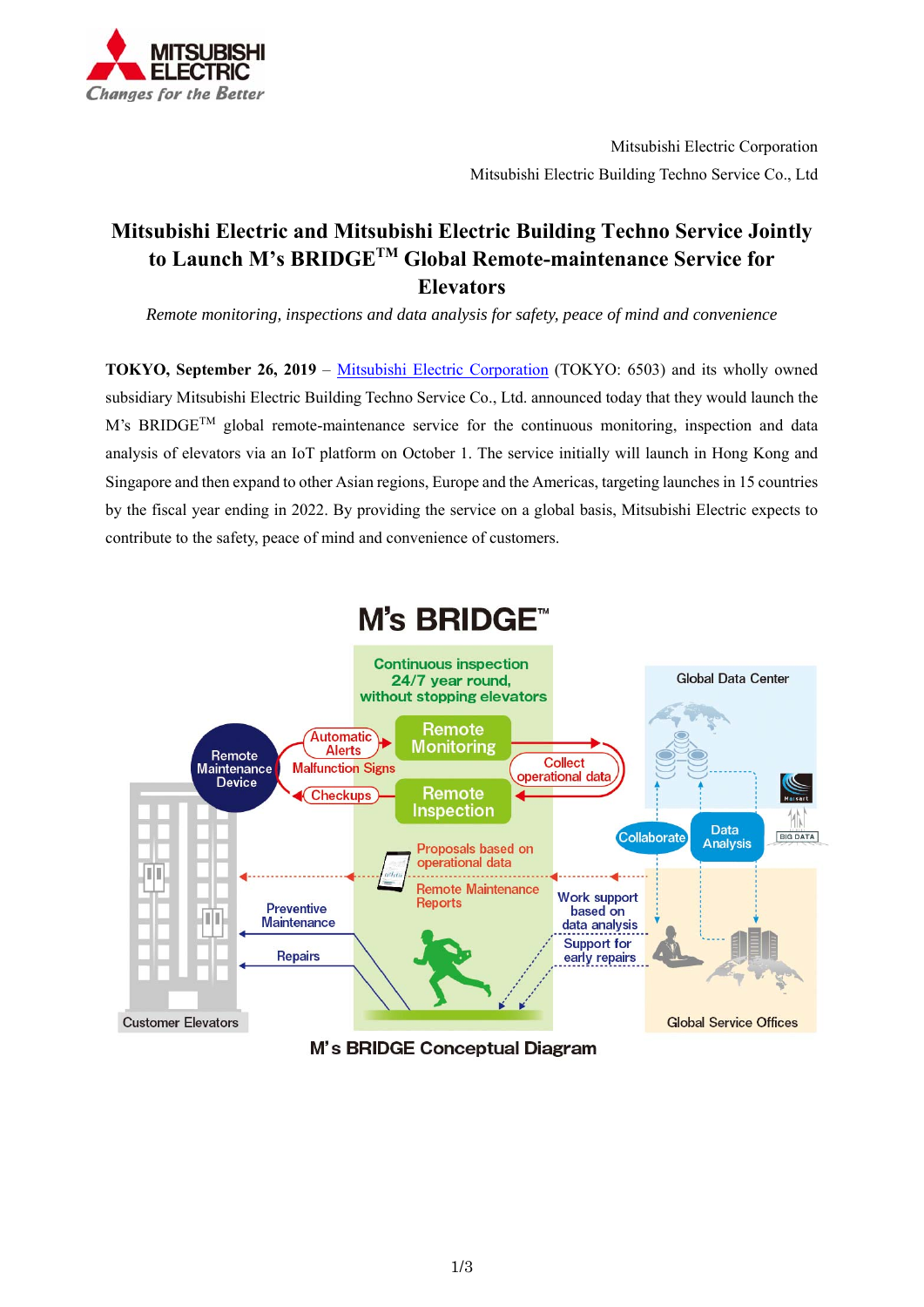### **Main Features of M's BRIDGE**

#### *1) Faster and more convenient elevator repairs based on remote failure detection and analysis*

- Remote 24/7 monitoring of elevator operation and automatic detection of failures
- Remote analysis of failure data and identification of causes to facilitate rapid repairs, contributing to improved safety, peace of mind and convenience for customers

#### *2) Remote inspection data for efficient, high-quality maintenance*

- Automatic detection and alerts, even for minor signs of potential malfunctions, to enable maintenance engineers to prevent elevator failures
- Efficient, high-quality maintenance based on collection and analysis of remote inspection data that maintenance engineers can utilize during regular on-site inspections

### **Future Development**

Continuously collecting and accumulating data from elevators worldwide equipped for this service, and analyzing and learning from big data using Mitsubishi Electric's Maisart®\* original AI technology, will enable the company to forecast optimal timing for maintenance, parts replacement and repairs, as well as ensure peak performance according to specific conditions for each elevator.

\*Mitsubishi Electric's AI creates the State-of-the ART in technology: <a>
Mais<br/>
Sart

Launched on May 24, 2017, Mitsubishi Electric Corporation's AI technology brand is aimed at making all devices smarter.

# **Aims of Service**

In the expanding global market for elevators, increasing demands for safety, convenience and comfort are placing greater weight on maintenance services. In response, Mitsubishi Electric Corporation and Mitsubishi Electric Building Techno Service Co., Ltd. have decided to launch the M's BRIDGE service for the global market, which they jointly developed based on remote maintenance and operational know-how accumulated through many years of elevator-maintenance business in Japan. Utilizing Mitsubishi Electric's IoT platform, the service will provide a range of maintenance-management support, such as failure analysis for early recovery and the formulation of optimal maintenance plans by global service bases. By improving the quality and efficiency of maintenance service, M's BRIDGE™ is expected to contribute to improved safety, peace of mind and convenience for customers.

# **About Maisart**

Maisart encompasses Mitsubishi Electric's proprietary artificial intelligence (AI) technology, including its compact AI, automated design deep-learning algorithm and extra-efficient smart-learning AI. Maisart is an abbreviation for "Mitsubishi Electric's AI creates the State-of-the-ART in technology." Under the corporate axiom "Original AI technology makes everything smart," the company is leveraging original AI technology and edge computing to make devices smarter and life more secure, intuitive and convenient.